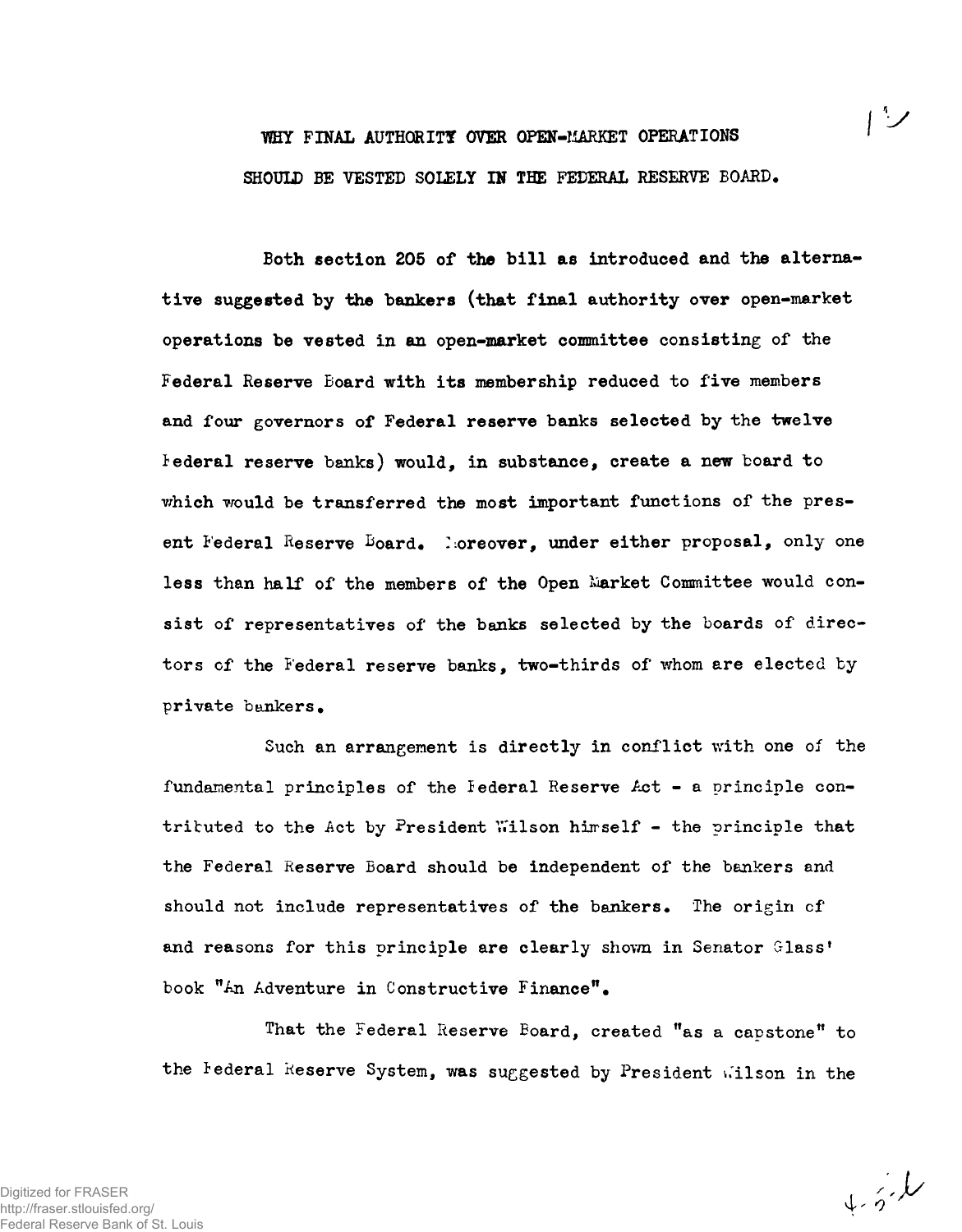first instance is shown by the following passage on pages 81 and 82:

"December 26, 1912, was a desperately cold day. The snow at Princeton was two feet deep. Dr. Willis. the committee expert, had accompanied the chairman, prepared to answer or discuss any purely technical question that might be projected. I had made a written divisional memorandum of the bill I desired to outline to Governor Wilson. The latter had a severe cold and was propped up on pillows in bed. He had cancelled every other engagement for the day, and at once it was suggested that he let us come another time when he might be in better trim; but he insisted on proceeding with the business, so intent was he on a speedy and sweeping currency reform. For two hours the situation was reviewed and the chairman's memorandum dissected. Toward the end, Mr. Wilson announced it as his judgment that we were 'far on the right track'; but offered quite a few suggestions, the most notable being one that resulted in the establishment of an altruistic Federal Reserve Board at Washington to supervise the proposed system. We had committed this function to the Comptroller of the Currency, already tsaristic head of the national banking system of the country. Mr. Wilson laughingly said he was for \*a plenty of centralization, but not for too much'. Therefore. he asked that a separate central board provision be drafted, to be used or not, as might subsequently be determined, <sup>f</sup>as a capstone' to the system which had been outlined to him."

As related in Senator Glass' book, the bankers made a desperate fight to have representatives selected or at least nominated by them included in the membership of the Federal Reserve Board. How this proposal was defeated by President Wilson and the conclusive reasons for such action are shown in the following passage on pages 112 to 116t

> "It was at this point that the President had us come to the Vfhite House for **a** conference concerning that feature of the bill that **gave** the banks minority representation on the Federal Reserve Board. I was very definitely committed

 $4 - 6 - 1$ 

レン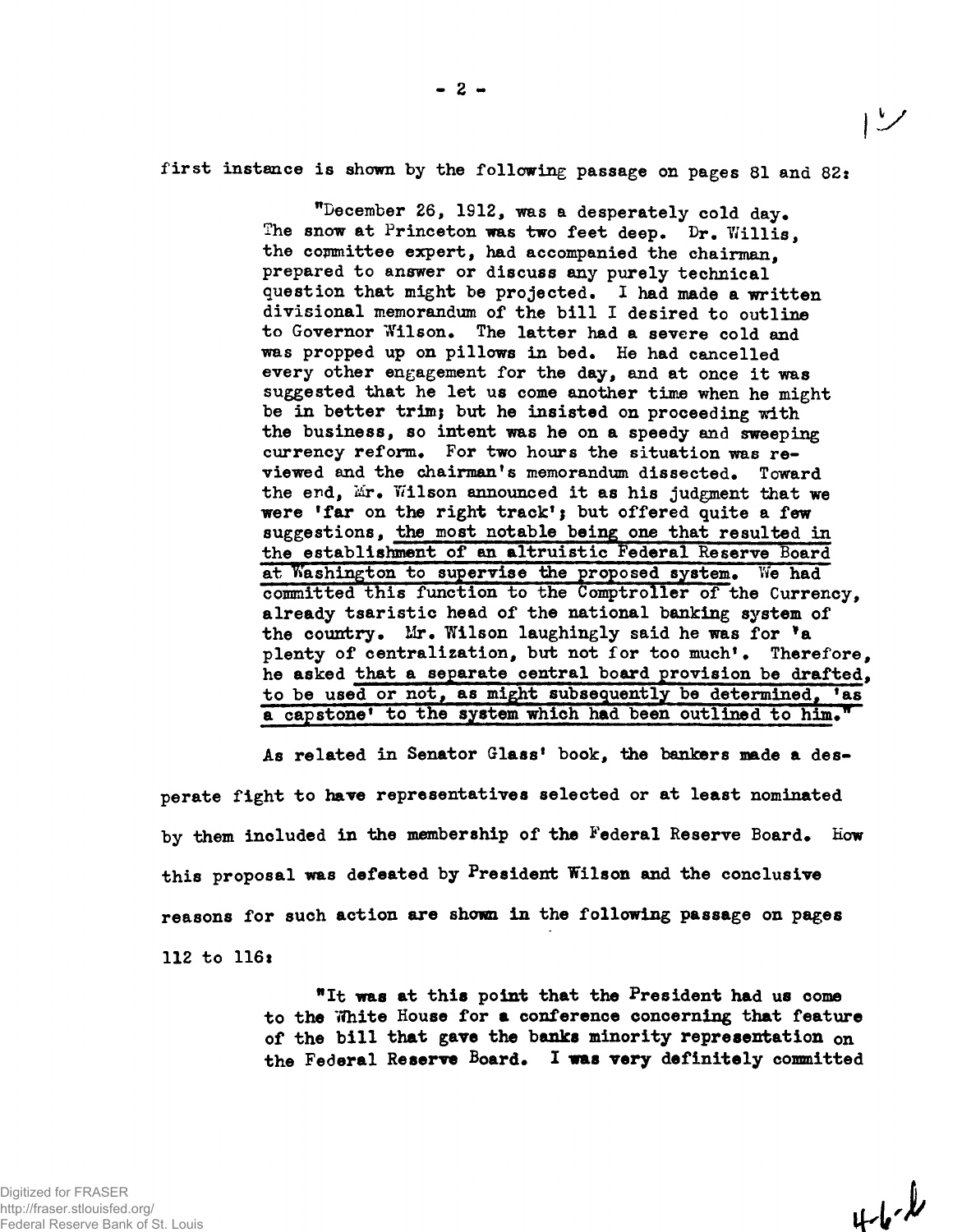**to giving the banks some voice. Senator Owen, of the Senate committee, had sided with Mr. Bryan in opposition. At the White House conference McAdoo agreed at first with me; but later in the evening he proposed a compromise. The President decided against banking representation. This was one of the crucial questions the President had to determine. It was evident it might involve the failure of legislation by embittering the bankers should they be entirely excluded. If they should be included, Bryan and his following might revolt. I had urged the <sup>f</sup>essential injustice and political inexpediency<sup>1</sup> of denying the banks minority representation. The President was not bothered about the political phase; but he was willing to discuss the justice of the thing. So convinced was I that the President was wrong in his conclusion that I sent him this note; which is reproduced here to indicate that the President was not easily persuaded nor the chairman of the committee entirely complaisanti**

**<sup>f</sup>At the risk of being regarded pertinacious I am going to ask if you will not consider the advisability of modifying somewhat your view of bank representation on the proposed Federal Reserve Board. The matter has given me much concern, and more than ever I am convinced that it will be a grave mistake to alter so radically** the feature of the bill indicated. Last night, when I **came back to my hotel, I found Mr. Bulkley waiting, and he sat with me until past one o'clock this morning. Knowing that he was so earnestly for a government note issue and for government control, I imagined he would be delighted with the suggested alteration. I told him** of the change without first indicating my owm view; and, **much to my astonishment and gratification, he instantly and vigorously protested, saying he had regarded the extent to which we had already put the government in** control, together with the tremendous power of the Board, **as the real weakness of the bill. He also said we could not excape the charge of exposing the banking business of the country to political control. As indicated to you last night, Mr. Bulkley is a strong man of the committee with idiom we must reckon; hence his view of this proposed alteration fhlly confirms my belief that it would prove an almost irretrievable mistake to leave the banks without** representation on the central board. You will note that **the bill requires the three members selected by the banks to sever all bank connections before qualifying. Might it**

Digitized for FRASER http://fraser.stlouisfed.org/ Federal Reserve Bank of St. Louis

 $1.14$ 

**16/**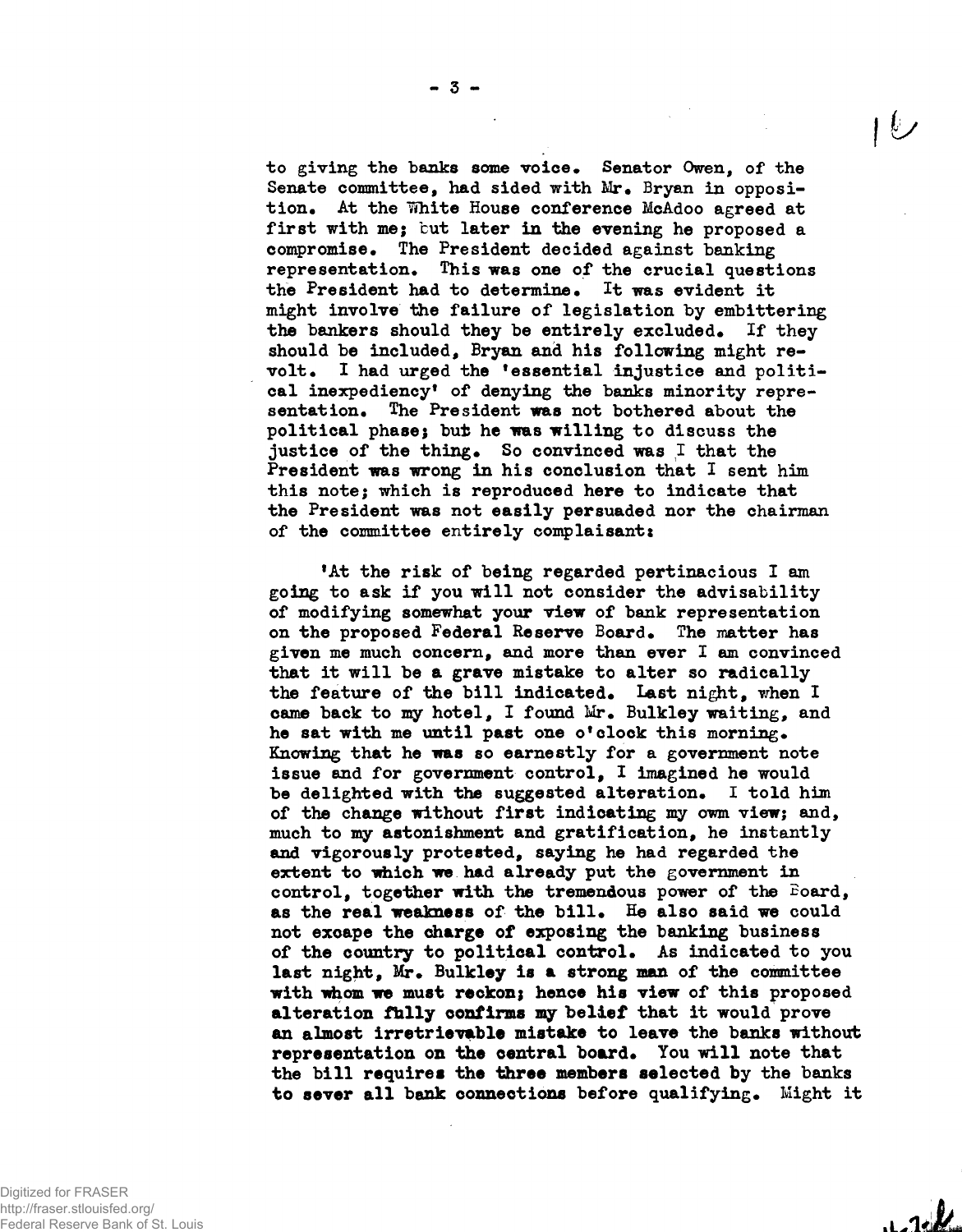not **be well at least** to **take** Mr. McAdoo<sup>f</sup>s suggestion and have the President select these men from a list proposed by the banks? With high esteem, etc.'

The President was adamant; and, if there **was** ever a lapse, I soon was to revive the conviction that Mr. Wilson knew more about these matters than I did. As anticipated, when the bill was introduced in Congress, bankers raised an uproar about this provision. With scarcely suppressed satisfaction, I headed a delegation of them to the White House to convince the Fresident he was wrong. Forgan and Wade, Sol Wexler and Perrin, Howe and other members of the Currency Commission of the American Bankers Association constituted the party. The first two, peremptory and arbitrary, used to having their own way, did not mince matters. They evidently were not awed by 'titled consequence', for they spoke with force and even bitterness. Sol Wexter and Perrin were suave and conciliatory. The President was courteous and contained. These great bankers, arbiters for years of the country<sup>1</sup>s credits, were grouped about the President's desk in the Executive office adjoining the Cabinet room. I sat outside the circle, having already voiced my own dissent from the President's attitude. President Wilson faced the group across the desk; and as these men drove home what seemed to me good reason after good reason for banker representation on the central board, I actually experienced a sense of regret that I had a part in subjecting  $Mr_{\bullet}$  Wilson to such an ordeal. When they had ended their arguments Ir. Wilson, turning more particularly to Forgan and Wade, said quietly: Will one of you gentlemen tell me in what civilized country of the earth there are important government boards of control on which private interests are represented?<sup>1</sup> There was painful silence for the longest single moment I ever spent; and before it was broken Mr. Wilson further inquired: Which of you gentlemen thinks the railroads should select members of the Interstate Commerce Commission?' There could be no convincing reply to either question, so the discussion turned to other points of the currency bill; and, notwithstanding a desperate effort was made in the Senate to give the banks minority representation on the reserve board, the proposition did not prevail."

The present proposal to have control over open-market operations vested in a joint board consisting of members of the

$$
4.8\text{ L}
$$

ريرا